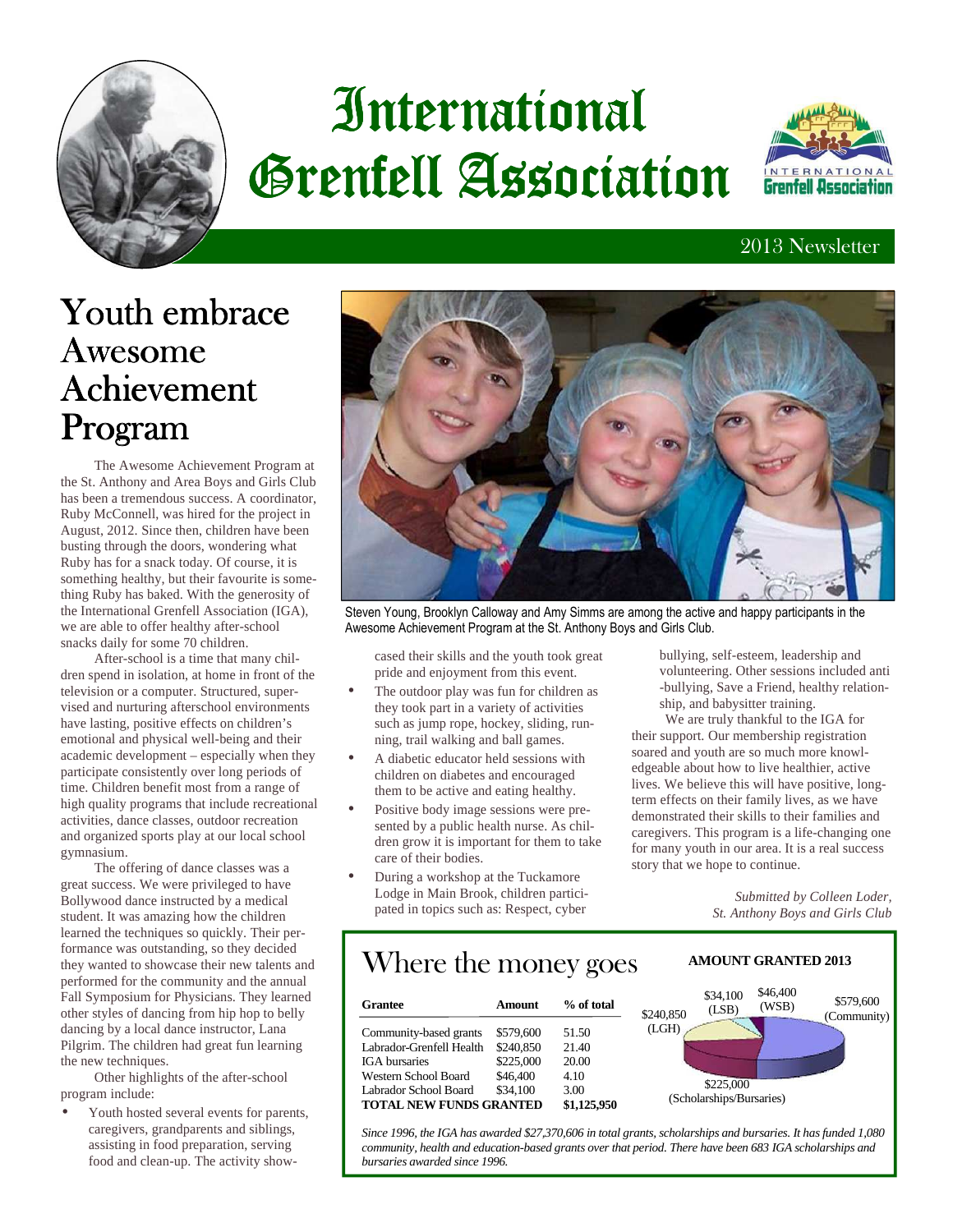## IGA grants \$225,000 for 2013-14 student bursaries

 The International Grenfell Association (IGA) has once again committed a total of \$225,000 from its Scholarship/Bursary Program to help students from the IGA service area that are entering or continuing with post-secondary studies.

 IGA will continue to support eight students from around the region who will continue with their education, sponsored at \$6,000 per year for a maximum of four years. However, the IGA will, going forward, focus on the provision of bursaries only, in an effort to match student financial need, while supporting the maximum number of students possible.

 For the academic year 2013-14, the IGA awarded six \$6,000 bursaries, while 48 IGA bursaries of \$3,000 were awarded to a variety of high school and post-secondary students. IGA is extremely proud of its affiliation with the following students from the Northern Peninsula and coastal Labrador:

■ **IGA Bursaries in the amount of \$6,000:** Natasha Byrne of Conche, Benjamin Cabot of L'Anse au Loup; Jennifer Hillyard of Red Bay; Murray Matchim of Cook's Harbour; and Lorraine Mitchell of Englee.

#### ■ **IGA Bursaries in the amount of \$3,000 for the 2013-14 academic year were awarded to:**

**Secondary—**Gabrielle Allingham of Brig Bay, Kylie Beals of L'anse au Loup, Cameron Blake of Straitsview, Billie Brown of Englee, Jenny Buckle of Forteau, Brady Cunard of Brig Bay, Megan Dyson of



BENJAMIN CABOT



**JENNIFER** HILLYARD

Cartwright, Nathan Fequet of L'anse au Loup, Cameron Fillier of Roddickton, Stephen Flynn of Croque, Alex Gibbons of Plum Point, Dominique Gibbons of Forrestors Point, Jasmin Gibbons of Plum Point, Kendra Gibbons of St. Barbe, Ryan Gill of Englee, Natasha Hancock of Forteau, Nathan Jordan of Forteau, Ocean King of St. Lewis, Chelsea Kippenhuck of Charlottetown, Rebecca Letto of L'anse au Clair, Eric Marshall of L'anse au Loup, Stephanie Nadeau of Red Bay, Jeremy Ollerhead of Main Brook, Alicia Park of Forteau, Caitlyn Pink of St. Anthony, Leah Pittman of Cook's Harbour, Megan Poole of St. Lewis, Irving Powell of Charlottetown, Cameron Pye of Charlottetown, Joshua Pye of Red Bay, Lucas Randell of Bide Arm, Natalia Randell of Bide Arm, Owen Randell of Mary's Harbour, Damian Reeves of Englee, Cameron Roberts of Goose Bay, Gordon Roberts of Charlottetown, Mitch Roberts of L'anse au Loup, Paula Russell of Mary's Harbour, Jenna Rumbolt of Mary's Harbour, Michelle Saunders of Goose Bay, Ashleigh Taylor of Forteau, Randy Way of Savage Cove, Ricki-Dawn Webber of Cartwright and



NATASHA BYRNE



MATCHIM



LORRAINE **MITCHELL** 

Grant Young of St. Anthony.

**Post-Secondary—**Jestine Coles of L'Anse au Loup; Alexandre Maheux of Goose Bay; Patrick O'Brien of L'Anse au Loup; Jeffrey Patey of St. Lunaire-Griquet; Jonathan Smith of L'Anse au Loup; and Ian Warren of St. Anthony.

 Students in high school interested in being considered for an IGA bursary must submit their applications to their respective high school principals, who will forward applications on to their respective board offices by February 15 (for submission to the IGA).

 For students already enrolled in a postsecondary program, the firm deadline is April 1, with applications being sent directly to IGA. IGA considers all applications forwarded to it prior to or on the deadline. Students must recognize that IGA bursaries are not given based on academics. Financial need is the major consideration.

 The next meeting of the IGA Bursary Committee will be held in conjunction with an IGA Board meeting in St. John's in June, 2014.

### 'I am forever grateful for what the IGA has done for me'

 My name is Michael Lidstone and I have just been accepted into Memorial University's School of Pharmacy beginning in September 2013. I received a \$24,000 International Grenfell Association (IGA) scholarship in my senior high year in 2010.

 I can still remember the day I received my IGA scholarship letter as it was yesterday. In my mind I was on top of the world. In the best possible way, I felt overwhelmed with a mixture of pride, shock, and above all else, excitement. My hard work had finally paid off. I no longer had to worry about the burden of juggling student loans and jobs to support my schooling.

 By lightening my financial burden, the IGA granted me the opportunity to directly focus on the most important aspect of university, learning. I think I speak for myself and all other IGA scholarship recipients when I say that I am forever grateful for what the IGA has done for me. I cannot see how I could ever fully put into words my gratitude for the privilege they have presented to me.

 Prior to my acceptance into Memorial University's pharmacy program I was pursuing a Bachelor of Business Administration (BBA) at the Grenfell campus with law school hanging in the bigger picture. However, in my second year of my BBA, I realized that a career in the medical field was something I was much more passionate about. With the financial support of the IGA scholarship I was easily able to switch programs and start working towards my new

and improved dream of becoming a pharmacist without excessive student debt. Aside from the obvious financial support, receiving the IGA scholarship has

offered me a substantial boost in self-esteem. I now take pride in my achievements and I realize that my efforts do not go unnoticed, something I could never fully commit to in my past. Thanks to the confidence invested in me by the IGA, my dreams are reaffirmed.

Receiving the IGA scholarship has kept



Michael Lidstone

me on my toes academically. The minimum average requirement of the scholarship pushed me to study that much harder to keep my marks well above what was expected of me. This extra push has led me to receive three other scholarships since I have been attending university. Therefore, I feel the IGA has helped paved the road to success for me.

 The IGA has and is continuing to do tremendous things in rural Newfoundland and Labrador. Their grants/bursaries have made it easier for me and so many other people like me to pursue a quality education. I am proud to be one of the many people benefitting from their noble generosity.

 I would like to thank the IGA for providing the funds to not only financially drive the education of their beneficiaries, but to also provide the confidence and motivation to pursue their highest goals.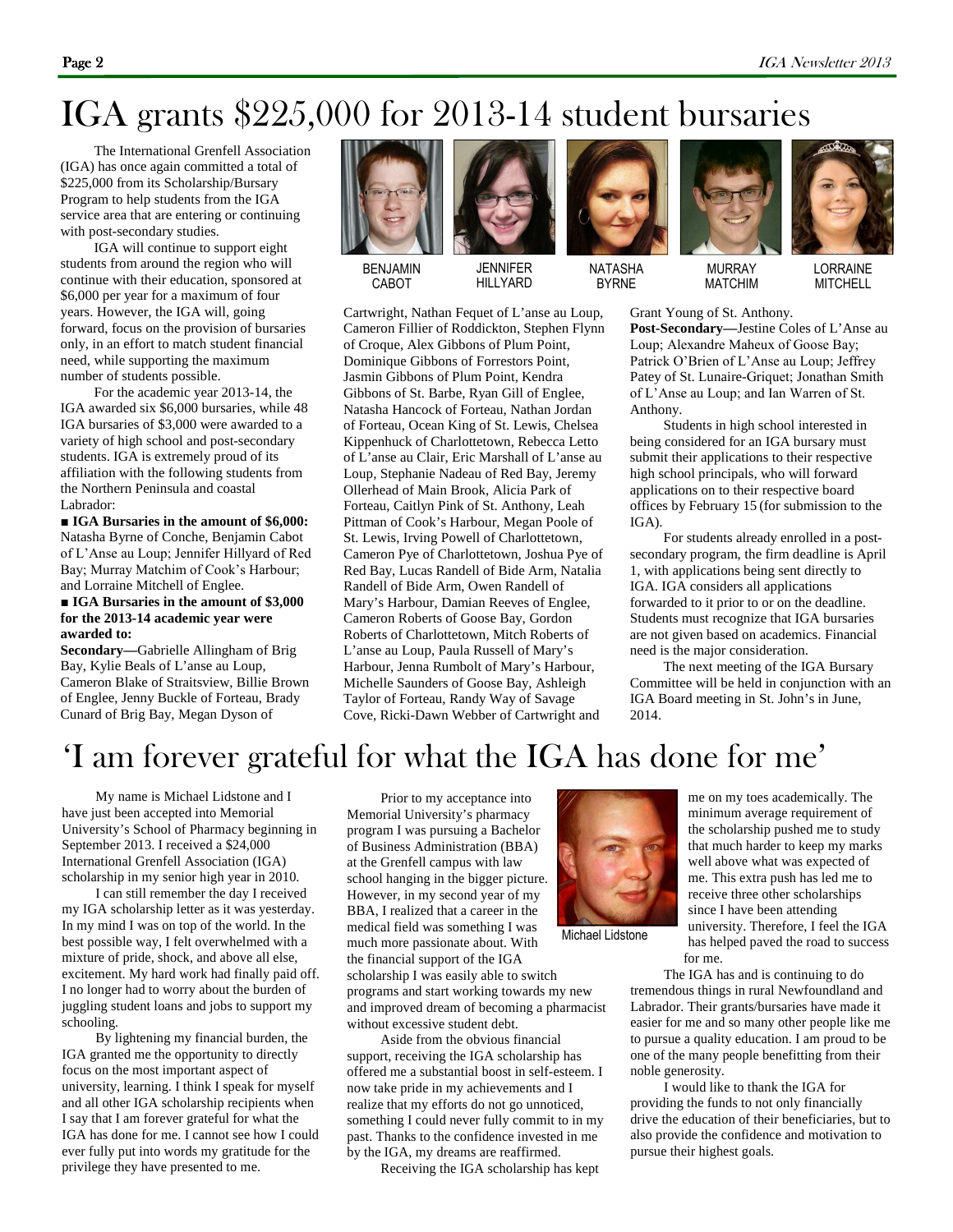# Funding supports dental digital radiography project

 Over the course of several decades, the Dental Department of Labrador-Grenfell Health has been the recipient of generous donations from the International Grenfell Association (IGA). Our service, including staff members and the public we serve, has benefitted, supporting the intention of elevating levels of oral health in individuals and communities in the Labrador-Grenfell Health region. The impacts have been dramatic and would have been difficult to achieve without IGA assistance.

 The most recent IGA-funded project is digital dental radiography (x-rays). Radiography is an essential diagnostic tool in dentistry because it helps dentists identify the presence and extent of decay in teeth. Traditionally, photographic film has been used to capture dental images from x-ray exposure. More recently, digital radiography is superseding conventional techniques in both medical and dental arenas.

 There are many advantages to digital dental. The clarity is enhanced, image production is immediate and can be viewed directly by a dentist and patient on a computer monitor – a great benefit when explaining treatment plans to patients. The images can be digitally manipulated to better demonstrate the presence



Dr. Peter Hornett displays one of the devices used in the dental digital radiography project.

or absence of disease. The installation of digital dental imaging systems enhances the quality of care provided to patients and also minimizes risks associated with imaging procedures.

 There are two common forms of dental radiography – intra-oral and extra-oral. Funding for the extra-oral form of radiography was previously received from the IGA in 2008,

### Resources help launch oral language project

Jens Haven Primary School, a Kindergarten to Grade 3 school in Nain, received a \$6,500 grant from the International Grenfell Association in 2012 for an oral language project entitled *Nala, UKalak, Ilik* (translated in English means listen, speak and learn). The grant enabled the school to purchase a variety of much-needed oral language grade specific learning resources.

 The goal of the project is to strengthen the oral language skills of students. Oral language is not as easy to address in the classroom as it may first appear. In order to deliver an effective oral language program, our students needed to be engaged in activities that build receptive and expressive language. Teachers have to link oral language activities to tangible resources, which encourage student interest and engagement in the activities to become lifelong learners.

 Teachers are using the learning materials to provide engaging activities such as dramatic

play, storytelling, puppets, activity/listening centres, language scaffolding, songs and plays. Daily word ladders, sentence building flip charts and board games were purchased to increase and build upon student vocabulary. Audio books provide students with opportunities to listen, observe, participate and interact. Other resources are being used to promote positive interactions, collaboration and teamwork among students. Conversation cubes, puppets and letter vests are providing opportunities for students to engage in meaningful conversations and the sharing of ideas.

 Thank you to the IGA for awarding this grant to Jens Haven Primary School. It will allow us the opportunity to improve student achievement by strengthening the teaching and learning at our school. Nakummek! *Submitted by Lori Dicker,* 

*teacher at Jens Haven Primary School* 



Grade 1 students at Nain display words in Inuttitut through a new oral language project.

when monies were allotted for a digital dental panoramic imaging unit in St. Anthony. Now, \$90,000 has been donated by the IGA for intra -oral digital radiography systems at St. Anthony, Roddickton and Forteau. These will complement another digital intra-oral unit that is being placed in the new health centre facility at Flower's Cove, courtesy of provincial government funding. Images from the extra-oral panoramic unit can be seen by dentists at any of our clinics throughout the Labrador-Grenfell Health region. They can also be accessed by authorized clinicians at facilities in the province via the provincial Picture Archiving and Communications System.

 Labrador-Grenfell Health and the IGA have a long history of working together to improve the oral health of the population in Northern Newfoundland and Southern Labrador. The installation of digital dental radiography equipment is another stage in our continuing quest to ensure access to contemporary and quality dental facilities for the people of this region. The IGA is once again to be applauded for its commitment to this ongoing work.

*Submitted by Dr. Peter J. Hornett, Chief of Dental Services, Labrador-Grenfell Health* 

#### CHAIRMAN'S MESSAGE

#### 'IGA celebrating centennial in 2014'

 In 2014, the International Grenfell Association celebrates its centennial. It was established in 1914 to support the work of Sir Wilfred Grenfell in Northern Newfoundland and coastal Labrador. For almost 70 years it managed the many activities created by him, especially the ever-expanding health services. These were handed over to the provincial government in 1980 and at that time the IGA ceased all previous responsibilities and became a grant-giving foundation. In this new role, IGA has given in excess of \$30 million to support initiatives in health, education and community development across the IGA area. Well over 1,000 grants have been awarded, providing benefit to health facilities, patients, schools, students and community residents.

 While we prepare to celebrate 100 years of endeavour in the footsteps of Sir Wilfred Grenfell, this newsletter celebrates the achievements of those who have been supported by more recent IGA grants. They give testimony to the Grenfell legacy and show what can be achieved today by those who are determined to succeed and to do good.

Dr. Norman Pinder Chairman, International Grenfell Association